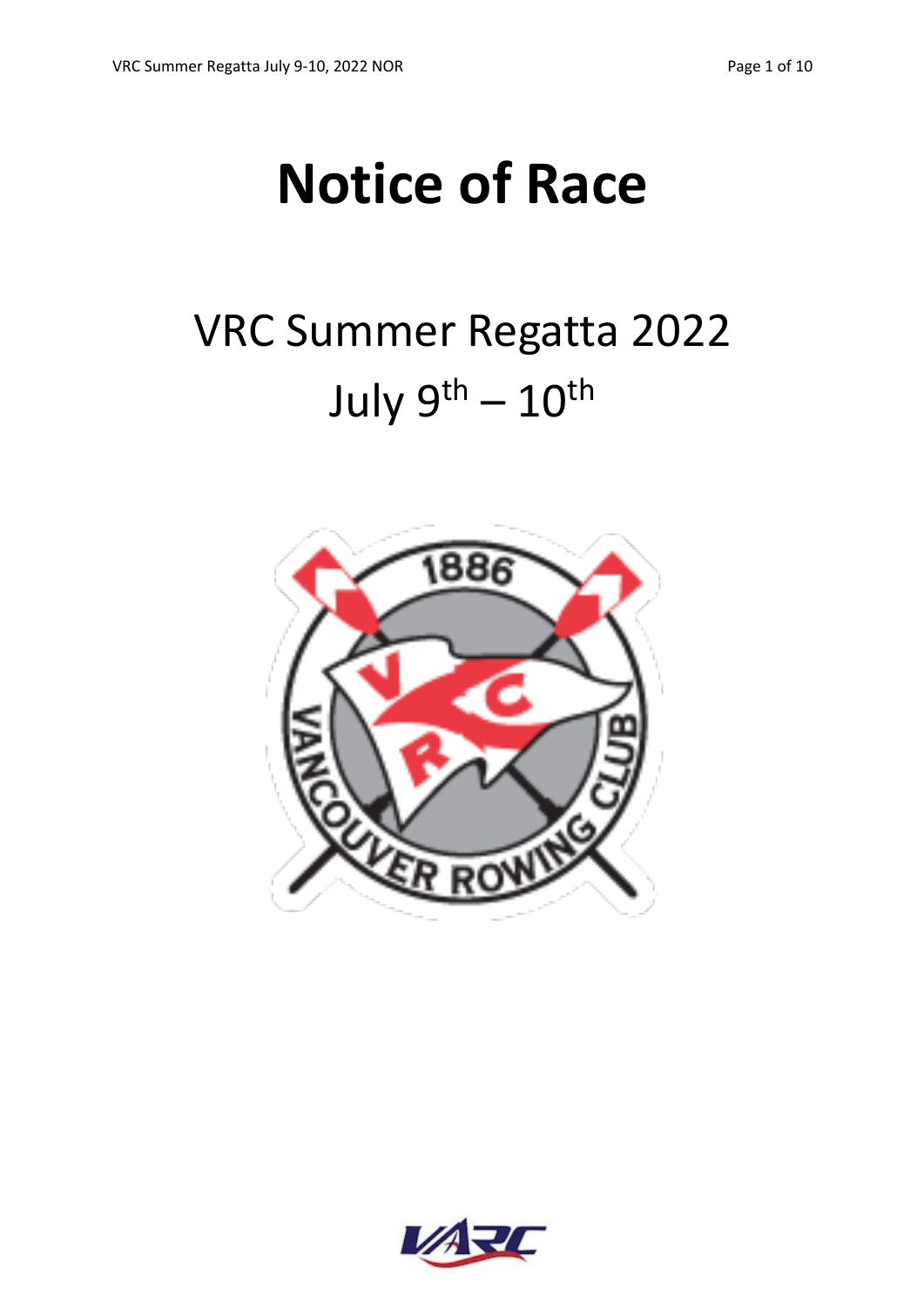# **Notice of Race (NOR)**

#### **Vancouver Rowing Club (VRC) Summer Regatta – 9th and 10th July 2022.**

The VRC Summer Regatta 2022 is organized and conducted by the Vancouver Rowing Club located at 450 Stanley Park Drive, Vancouver, BC, V6G 3E2, Canada. The club is located at the Georgia Street entrance to Stanley Park.

The online official notice board is located at [VRC Summer Regatta](https://vrcracing.ca/summerregatta/) (see also NOR Section 16 Further Information).

All those participating in the Summer Regatta do so at their own risk, and by completing this entry form, the skipper and crew of each entered yacht specifically agrees to indemnify and hold harmless the Vancouver Rowing Club ("VRC"), its members, its organizers and its respective agents, officials, servants and representatives from and against all claims, actions, costs, expenses and demands in respect to death, injury, loss or damage to any person or property, howsoever caused arising out of or in connection with such skipper or his crew or her crew taking part in this event, notwithstanding that the same may have contributed or caused or occasioned by the negligence of the same bodies, or any of them, or their agents, officials, servants or representatives

#### **Contact Information**

Vancouver Rowing Club tel: 604.687.3400 fax: 604.687.6812 email: office@vancouverrowingclub.ca

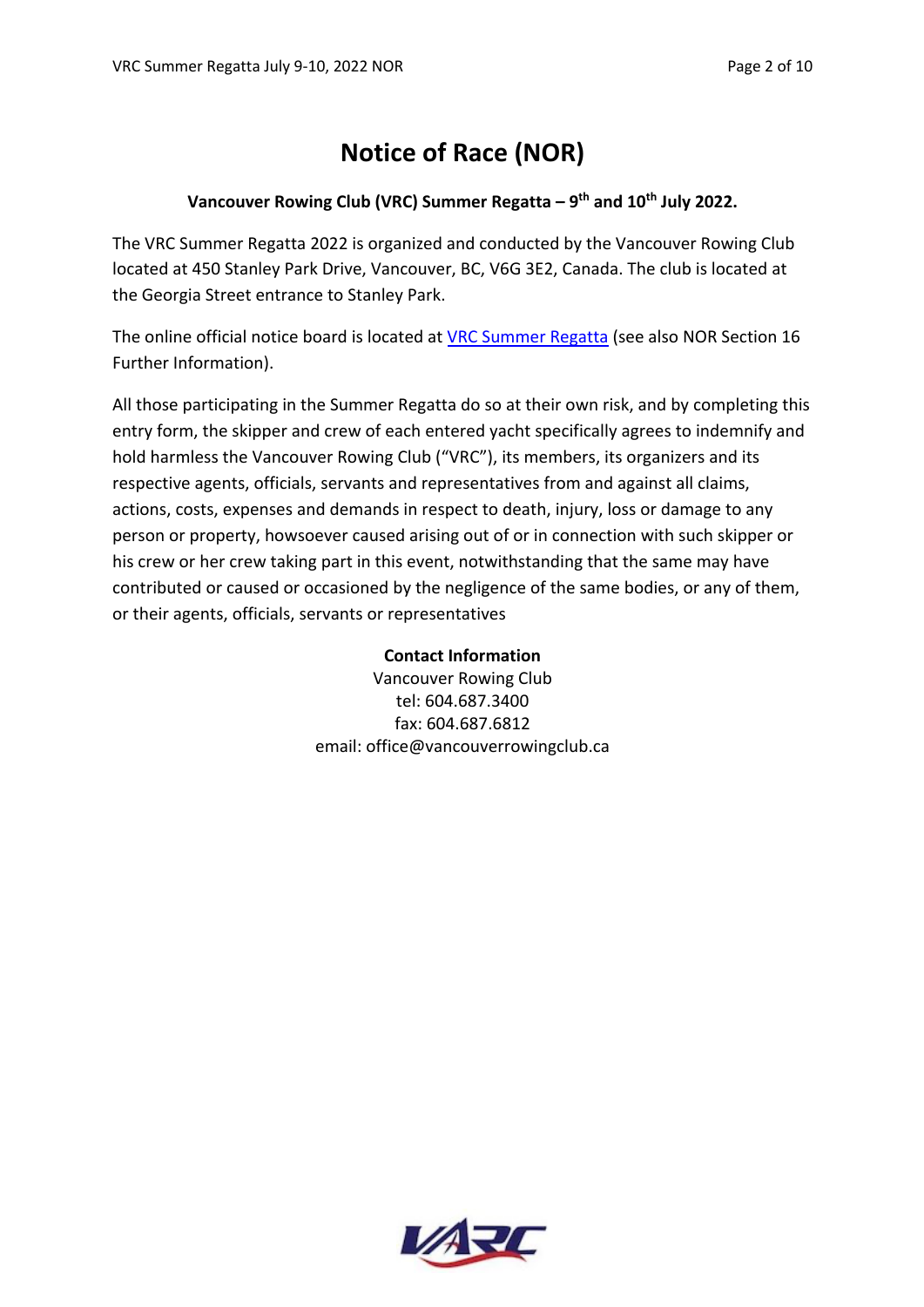### **PREAMBLE**

The notation '[NP]' in a rule means that a boat may not protest another boat for breaking that rule. This changes RRS 60.1(a).

- **1. RULES**
	- **1.1** The Regatta will be governed by the rules as defined in *The Racing Rules of Sailing ("RRS")*.
	- **1.2** Portions of the [VARC 2022 NOR](https://varc.bc.ca/wp/wp-content/uploads/2022/01/VARC-NOR-2022-Final-Jan-12.pdf) are incorporated by reference in NOR Sections 1, 4, 7 and 12.)
	- **1.3** The rules for each division as applicable under [VARC 2022 NOR](https://varc.bc.ca/wp/wp-content/uploads/2022/01/VARC-NOR-2022-Final-Jan-12.pdf) Section 1 include the rules of PHRF of BC, the rules of ORC, this NOR and the [VARC 2022 NOR](https://varc.bc.ca/wp/wp-content/uploads/2022/01/VARC-NOR-2022-Final-Jan-12.pdf) and the Sailing Instructions.
	- **1.4** The Racing Rules of Sailing will be changed as follows:
		- **1.4.1** [DP] Boats with two or fewer crew, including skipper/registrant, shall ensure every person on board is wearing a personal flotation device (PFD) at all times when afloat, except when changing clothing. This changes the preamble to RRS Part 4 and RRS 40.
		- **1.4.2** Boats competing singlehanded are permitted the use of autopilot and/or wind powered self-steering gear. This changes RRS 52.
		- **1.4.3** [DP] During the event, boats shall not impede or obstruct commercial traffic Penalty may be up to disqualification from the event and/or a Rule 69 hearing. This changes RRS 64.2.
		- **1.4.4** The race committee may attempt to hail boats that are OCS (On Course Side). Failure to do so will not be grounds for redress. This changes RRS 41 and RRS 62.1(a).
		- **1.4.5** The race committee may attempt to hail the fleet by VHF. Failure to do so will not be grounds for redress. Failure to note a shortened course or other race instruction due to not monitoring your radio will not be grounds for redress. This changes RRS 41 and RRS 62.1(a).
		- **1.4.6** No finishes will be recorded after 16:00 hours. If at least one boat finishes by 16:00 hours, the deadline will be extended by half an hour. In this situation, boats failing to finish (but still racing) by 16:30 hours will be scored 'Did Not Finish' (DNF). This changes RRS 35.
		- **1.4.7** [DP] A boat that intends to fly sails that display numbers different than its registered sail number shall report those numbers to the race committee by email at raceofficer@vrcracing.ca at, or before 19:00 hours Thursday July 7, 2022. Failure to comply may be subject to protest by the race committee.

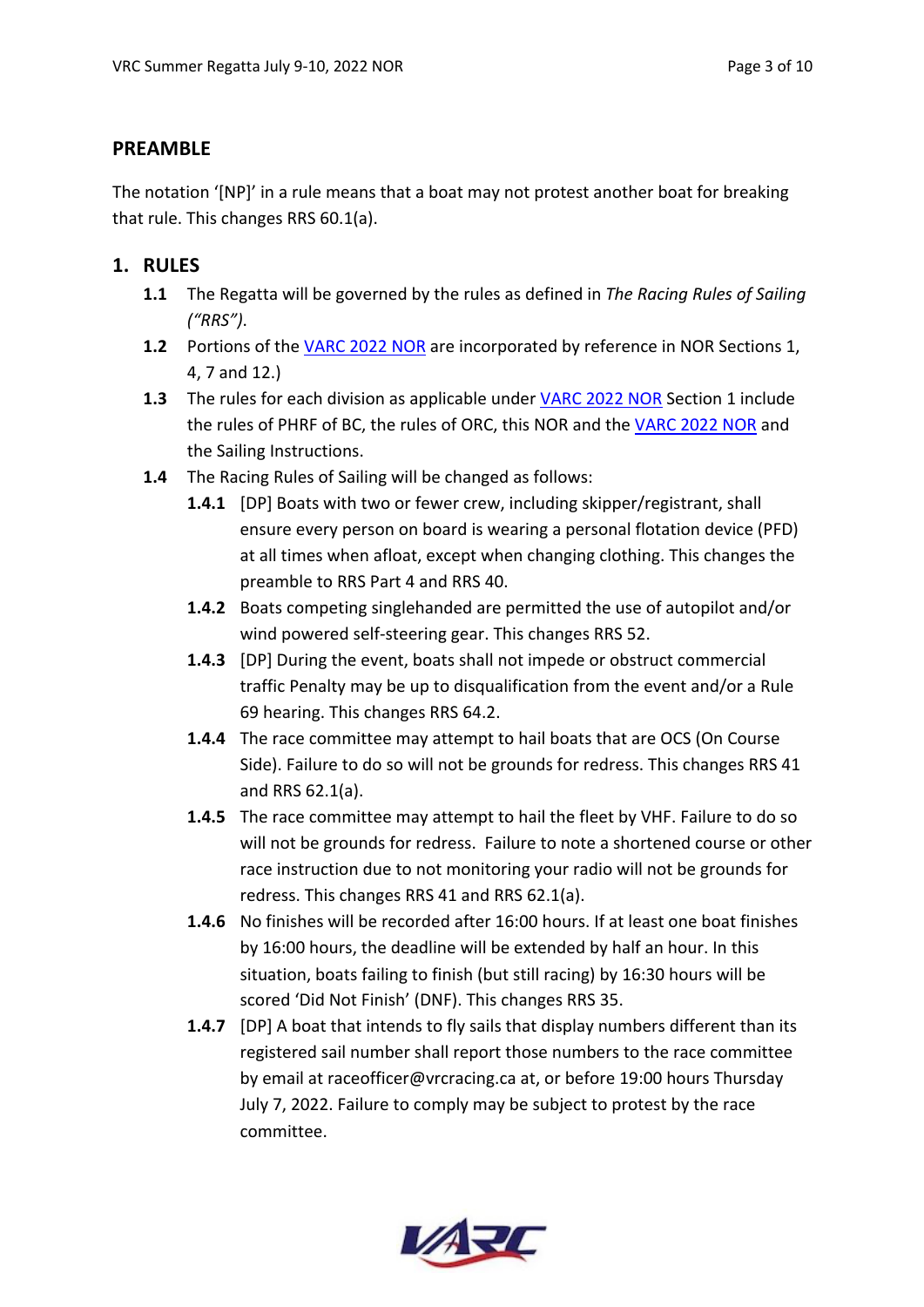#### **2. SAILING INSTRUCTIONS**

**2.1** The sailing instructions will be available on Wednesday June 29, 2022 at the [VRC](https://vrcracing.ca/summerregatta/) [Summer Regatta](https://vrcracing.ca/summerregatta/) website.

## **3. COMMUNICATION**

- **3.1** The online official notice board is located at the VRC Summer Regatta website at https://vrcracing.ca/summerregatta/.
- **3.2** All boats shall carry a VHF radio.
- **3.3** On the water, the race committee may make courtesy broadcasts to competitors on VHF radio. Competitors may ask questions of the race committee by VHF for course clarification only prior to their warning signal.

## **4. ELIGIBILITY AND ENTRY**

**4.1** The Regatta is open to all boats that enter the following classes:

| <b>Division 1</b> | Possess a valid 2022 ORC certificate                                                        |  |  |
|-------------------|---------------------------------------------------------------------------------------------|--|--|
|                   | with a GPH rating less than 600.00                                                          |  |  |
| <b>Division 2</b> | Possess a valid 2022 ORC certificate                                                        |  |  |
|                   | with a GPH from 600 to 640 (also classed as PHRF-BC 60-99).                                 |  |  |
|                   | [Boats rating faster than ORC GPH 600 who also rate slower                                  |  |  |
|                   | than or equal to PHRF-BC 60 may elect to race in Div 2                                      |  |  |
| <b>Division 3</b> | Possess a valid 2022 PHRF BC certificate                                                    |  |  |
|                   | with a rating from 100 to 173                                                               |  |  |
| <b>Division 4</b> | Sportboats possessing a valid 2022 PHRF BC certificate<br>Length Overall LOA (m) 5.5 to 8.5 |  |  |
|                   | Displacement in measurement Trim DSPM (kg) < 2000                                           |  |  |
|                   | Displacement / Length Ratio DSPM / LSM03 < 3.70                                             |  |  |
|                   | Spinnaker is Asymmetric on CL (Centerline). (examples:                                      |  |  |
|                   | Melges 24, GP 26, Elliott 770, Viper 640, Seascape 27, J70,<br>T240, VX One)                |  |  |
|                   |                                                                                             |  |  |
| <b>Division 5</b> | <b>Cruising Division</b>                                                                    |  |  |
|                   | with a valid 2022 PHRF BC certificate or a club rating<br>White Sails only                  |  |  |
|                   |                                                                                             |  |  |
| <b>Division 6</b> | Martin 16                                                                                   |  |  |
|                   | Adaptive Sailing Association of BC (ASA Martin 16)                                          |  |  |
| <b>Division 7</b> | Possess a valid 2022 PHRF BC certificate                                                    |  |  |
|                   | with a rating from 174 to 275                                                               |  |  |
|                   |                                                                                             |  |  |

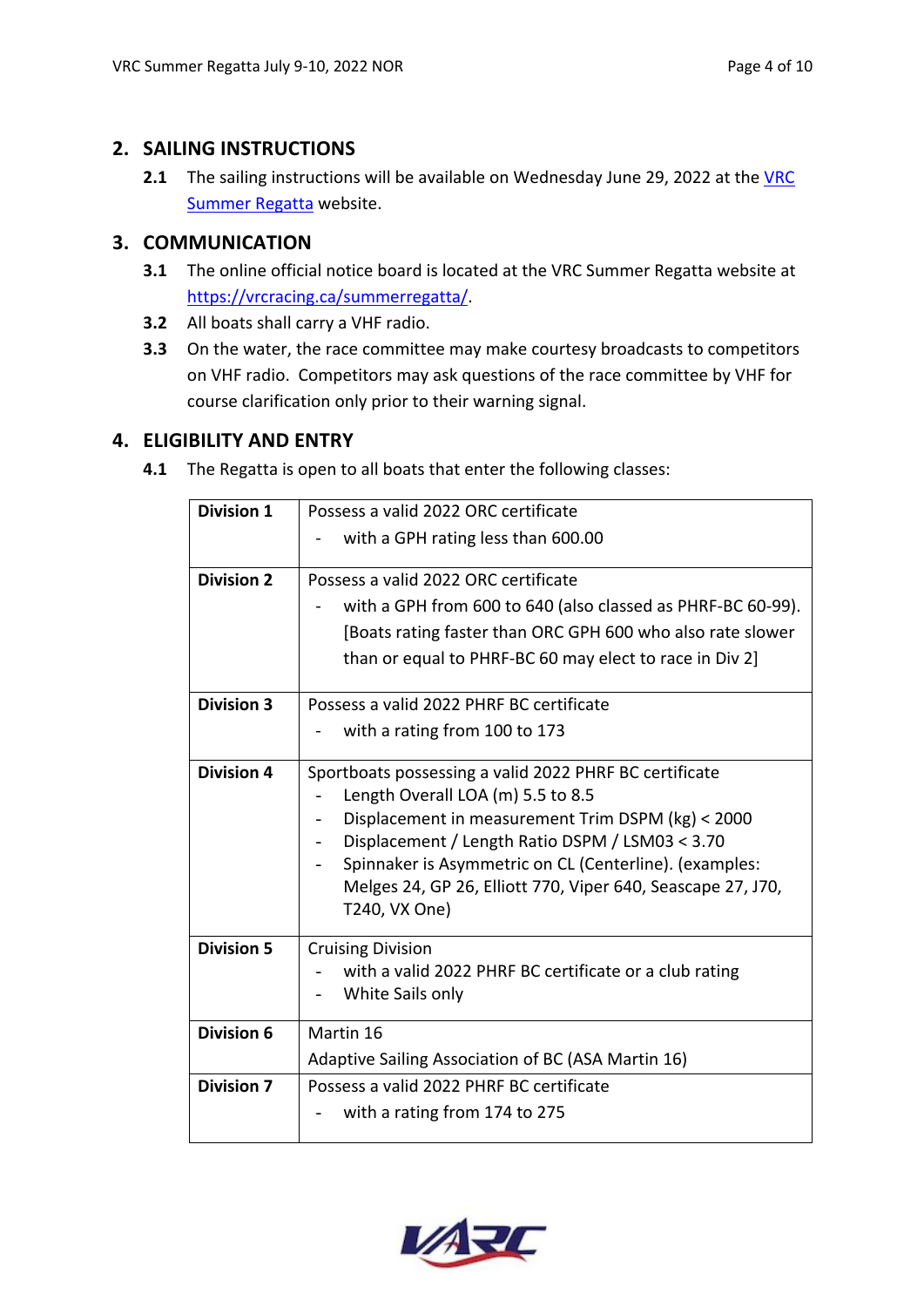- **4.2** Fleets will be divided into divisions and classes at the discretion of the race committee according to ORC and PHRF handicaps documented in this NoR.
- **4.3** A minimum of five (5) boats are required for each of Divisions 4 (Sportboat) and 6 (ASA Martin 16).
- **4.4** For boats Racing Under an ORC Handicap:
	- **4.4.1** All boats shall have a valid ORC or ORCi Certificate.
	- **4.4.2** In the event that a boat's rating has been changed by its National rating office or the central ORC Rating Office after the entry has been accepted the skipper is required to notify the race officer by email to: raceofficer@vrcracing.ca. All ratings will be verified against the ORC database. Boats that do not have an active rating by 19:00 hours Thursday July 7, 2022 will not be entered into the race or alternatively included with Cruising Division with a VRC Club rating.
- **4.5** For boats racing under a PHRF Handicap:
	- **4.5.1** All boats shall have a valid 2022 PHRF certificate unless entered in Division 5 (Cruising). PHRF-BC ratings will be verified against the public BC Sailing PHRF-BC ratings database after 19:00 hours, Thursday July 9, 2022. No further competitor-initiated rating changes will be accepted after that time.
	- **4.5.2** Boats with a valid 2022 PHRF rating from jurisdictions outside of PHRF-BC will be provided a PHRF-BC equivalent at no charge and with no penalty. Such ratings shall not be grounds for redress. This changes RRS 41 and RRS 62.1(a).
	- **4.5.3** Boats registered in Division 5 (Cruising) may request a club PHRF rating. Club ratings shall not be grounds for redress. This changes RRS 41 and RRS 62.1(a).
- **4.6** Division 1, 2, 3, 4 and 7 boats shall comply with safety and equipment provisions of VARC NOR paragraph 1.4.
- **4.7** Division 4 (Sportboat) boats shall comply with the safety and equipment provisions of VARC NOR paragraph 1.4. Boats that are not designated as a World Sailing Class under VARC NOR paragraph 1.4.4.11, but otherwise meet the measurement requirements of VARC NOR 3.2.1 may enter in this division only, provided they otherwise fulfil the safety and equipment provisions of VARC NOR paragraph 1.4. This modifies VARC NOR paragraph 1.4.4.11
- **4.8** Division 5 (Cruising) boats are exempt from VARC NOR paragraph 1.4 Safety Regulations. However, they shall comply with all Canadian Government Safety Regulations as required by law. This modifies VARC NOR paragraph 1.4
- **4.9** Division 6 (ASA Martin 16) boats are exempt from VARC NOR paragraph 1.4 Safety Regulations. However, they shall comply with all class safety requirements and Canadian Government Safety Regulations as required by law.

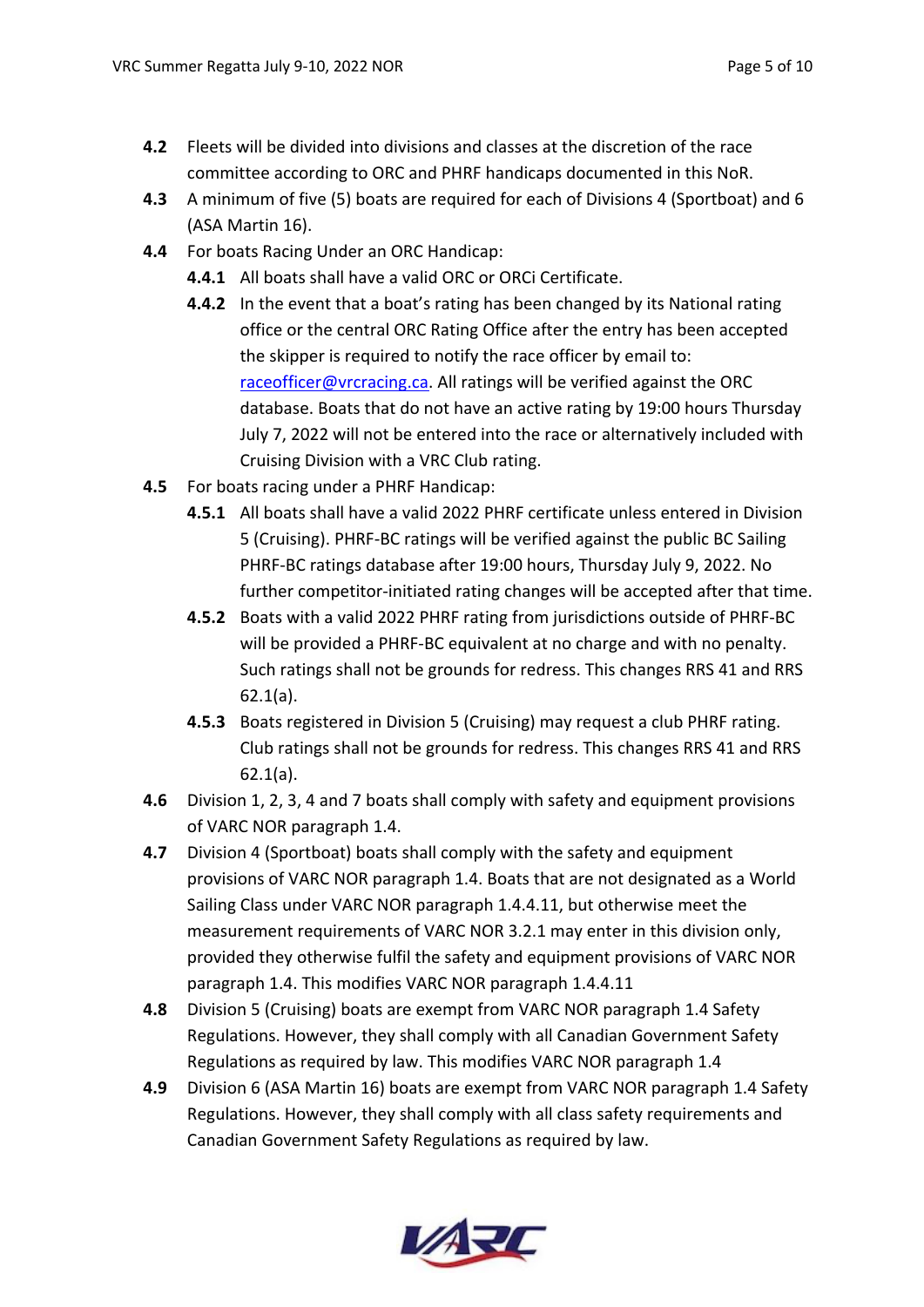**4.10** Boats will be assigned to divisions with the following class flags based on handicap ratings or classification specified in NOR 4.1:

Division 1: Numeral Pennant 1

- Division 2: Numeral Pennant 2
- Division 3: Numeral Pennant 3
- Division 4: Numeral Pennant 4
- Division 5: Numeral Pennant 5
- Division 6: Numeral Pennant 6

Division 7: Numeral Pennant 7

**4.11** Boats may enter the event by completing entry requirements and submitting payment online at

https://www.vancouverrowingclub.ca/Yachting (1)/Racing/Summer\_Regatta or

by phone with the VRC office. See NOR Section 16 for contact information.

- **4.12** To be considered entered for the event, a boat shall complete all registration requirements and pay all fees. Boats that fail to register and pay at or before 19:00 hours Thursday July 7, 2022 may not be scored.
- **4.13** Late entries may be accepted at the discretion of the organizing authority.
- **5. FEES**
	- **5.1** Entry fees for divisions 1, 2, 3, 4, 5 & 7 are as follows:
		- **5.1.1** Early registration by end of day Friday June 24, 2022 the entry fee is \$75.00 per boat.
		- **5.1.2** Between Saturday June 25, 2022 and Thursday July 7, 2022, the entry fee is \$90.00 per boat.
	- **5.2** The entry fee for division 6 (ASA Martin 16) is \$5 per boat.
	- **5.3** Saturday night Lobster Bash Dinner tickets:
		- **5.3.1** Lobster: \$45 per ticket
		- **5.3.2** Steak, Salmon or vegetarian: \$35 per ticket

#### **6. ADVERTISING**

**6.1** Boats wishing to be scored in the VARC series may be required to display advertising defined in [VARC 2022 NOR](https://varc.bc.ca/wp/wp-content/uploads/2022/01/VARC-NOR-2022-Final-Jan-12.pdf) Section 2.

#### **7. SCHEDULE**

**7.1** Dates and the schedule of racing are described in the table below.

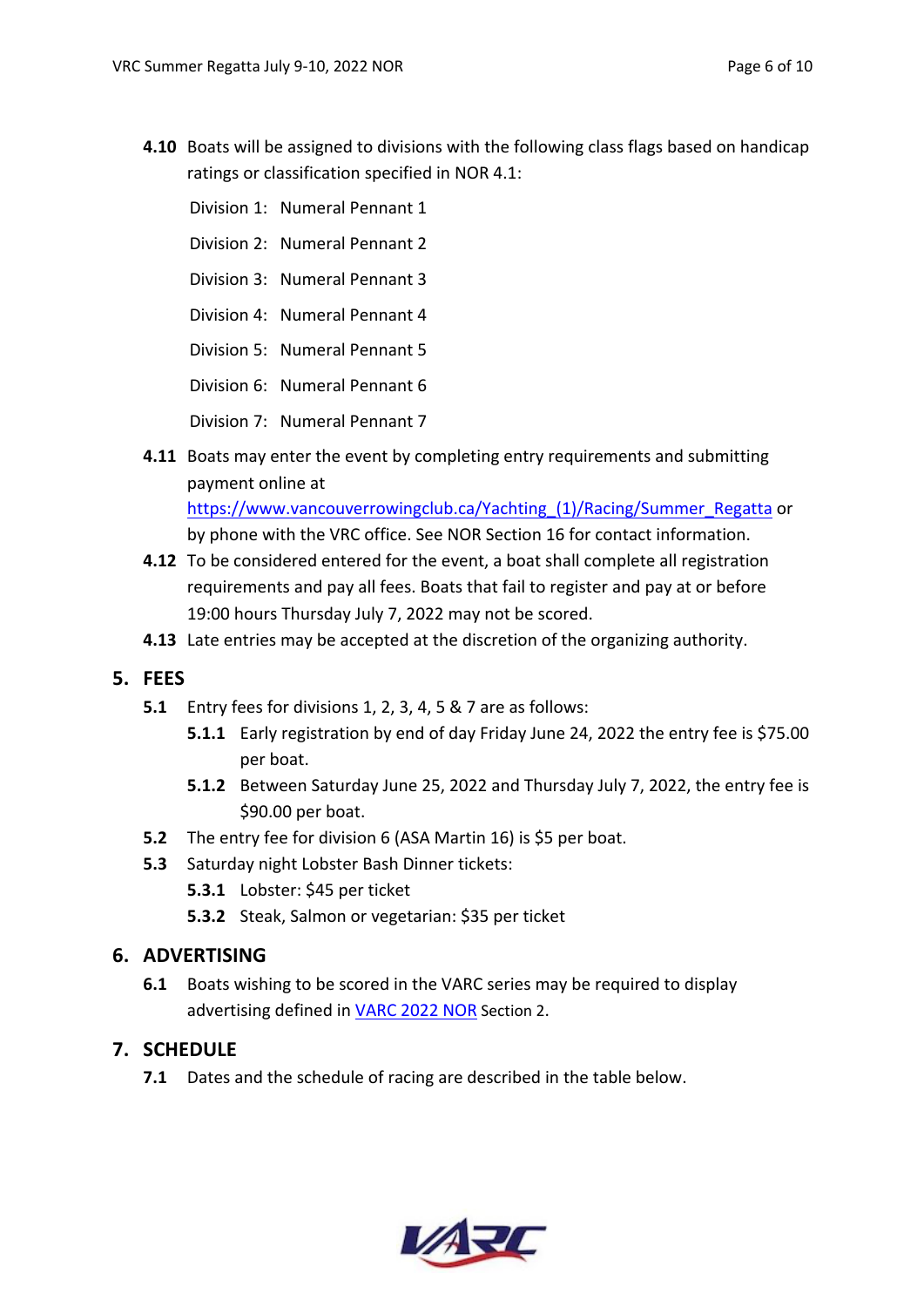**7.2** The schedule of on shore activities will be available on the VRC Summer Regatta website at https://vrcracing.ca/summerregatta/

| Date                  | <b>Time</b> | <b>Description</b>                                   |
|-----------------------|-------------|------------------------------------------------------|
| Friday June 24, 2022  | 23:59       | <b>Early Bird Registration Deadline</b>              |
| Thursday July 7, 2022 | 19:00       | <b>Registration Deadline</b>                         |
|                       |             | Closing date for race entries                        |
|                       |             | Closing date for competitor-initiated rating         |
|                       |             | changes and declaration of alternate sail<br>numbers |
|                       |             |                                                      |
| Saturday July 9, 2022 | 10:55       | <b>First Warning Signal - Day One</b>                |
|                       |             | Divisions 1,2,3,4 and 7: Multiple short-course       |
|                       |             | races                                                |
|                       |             | Division 5: One mid-distance race                    |
|                       | 15:30       | No starts after this time                            |
| Sunday July 10, 2022  | 10:55       | <b>First Warning Signal - Day Two</b>                |
|                       |             | Divisions 1,2,3,5 and 7: One mid-distance race       |
|                       |             | Divisions 4 and 6: Multiple short-course races       |
|                       | 15:30       | No starts after this time                            |

#### **8. VENUE**

**8.1** The racing area is Howe Sound and English Bay extending West to a line formed by linking Starboard Hand Beacon Pac432 on Popham Island to the permanent mark QA West of Point Grey. Start lines will be near the QC Buoy.

#### **9. COURSES**

- **9.1** The regatta shall comprise two days.
	- **9.1.1** Saturday July 9, 2022
		- **9.1.1.1** Divisions 1, 2, 3, 4 (Sportboat) & 7: Windward-Leeward Course Races: Course description will be included in the Sailing Instructions describing marks, the order in which marks are to be passed and the side on which each mark is to be left.

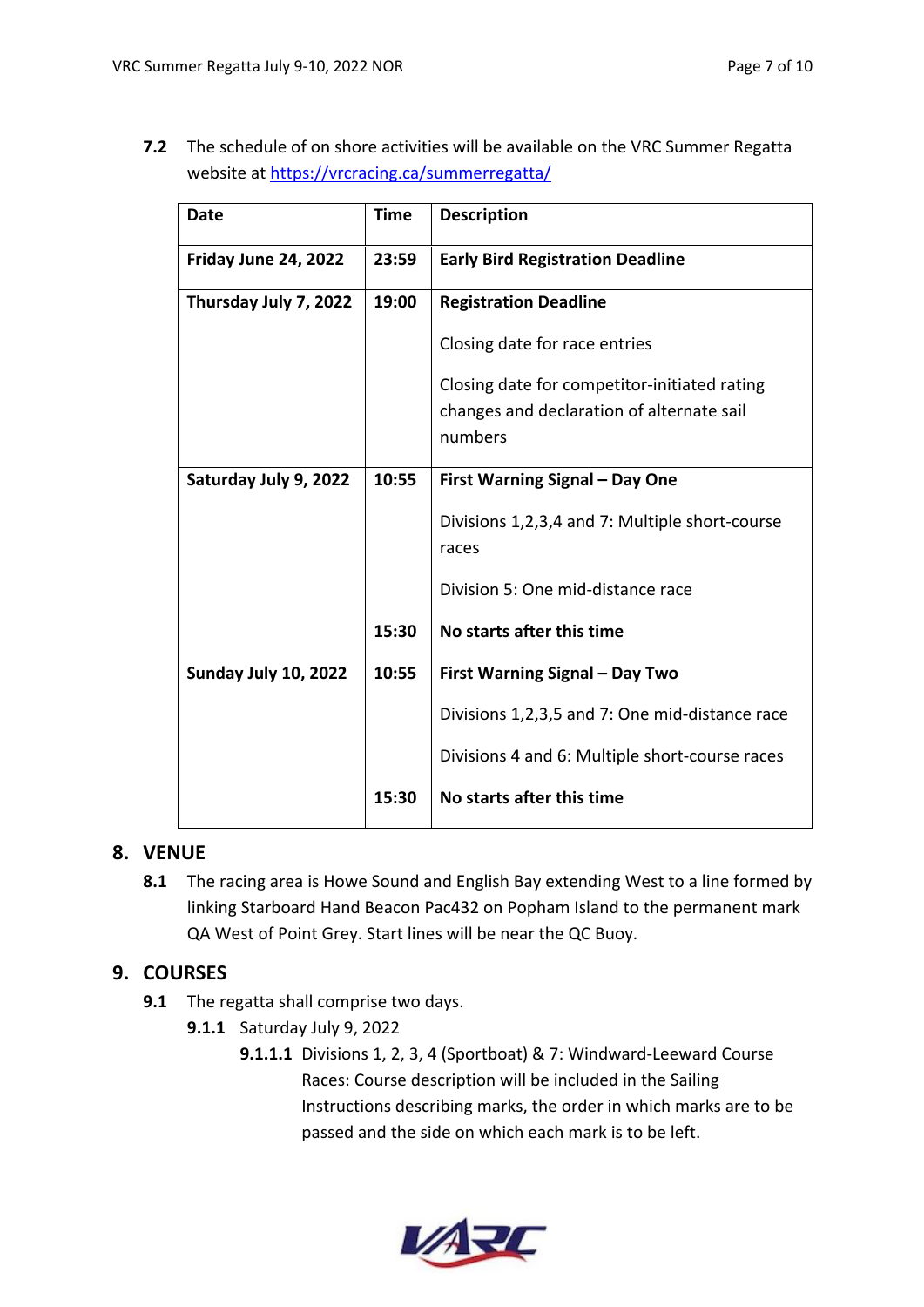- **9.1.1.2** Division 5 (Cruising): One Mid-distance Coastal Race (Between 10 15 nm). Course options and instructions will be provided in the Sailing Instructions.
- **9.1.2** Sunday July 10, 2022
	- **9.1.2.1** Divisions 1, 2, 3, 5 (Cruising) & 7 One Mid-distance Coastal Race (Between 10 – 15 nm). Course options and instructions will be provided in the Sailing Instructions.
	- **9.1.2.2** Divisions 4 (Sportboat) & 6 (ASA Martin 16): Windward-Leeward Course Races: Course description will be included in the Sailing Instructions describing marks, the order in which marks are to be passed and the side on which each mark is to be left.

#### **10. PENALTY SYSTEM**

**10.1** The Scoring Penalty, RRS 44.3, will not apply. This changes RRS 44.3.

#### **11. SCORING**

- **11.1** One race shall constitute a series.
- **11.2** When fewer than five races have been completed, a boat's score shall be the total of her race scores. When five or more races have been completed, a boat's score will be the total of her race scores excluding her worst score. This changes RRS Appendix A2.1
- **11.3** Mid-distance race scores are non-discardable. This changes NOR 11.2.
- **11.4** This is a Vancouver Area Racing Council VARC event and VARC division splits will be used for scoring Fleet racing. Also see the [VARC 2022 NOR.](https://varc.bc.ca/wp/wp-content/uploads/2022/01/VARC-NOR-2022-Final-Jan-12.pdf)
- **11.5** ORC Handicap Fleet: Divisions 1 & 2: results will be calculated by using the appropriate Triple Number Time on Time scoring coefficient representing one of the following three speed ranges:
	- Low Range (9 knots or less)
	- Medium Range (between 9 and 14 knots)
	- High Range (14 knots or greater)

The race committee will advise the fleet of the Declared Wind Speed Range and coefficient type that it plans to use prior to the start of each race. Competitor scratch sheets for the event may be created on the ORC website inside ORC Sailor Services.

- **11.6** PHRF Handicap Fleet: Divisions 3, 4, 5 & 7: results will be calculated by using the PHRF Time on Time formula.
- **11.7** ASA Martin 16 Fleet: Division 6: results will be calculated based on finish order.
- **11.8** Courtesy Scoring:
	- **11.8.1** PHRF Courtesy Scoring: If five (5) or more boats registered in each ORC Fleet Division 1 or 2 possess a PHRF Certificate in addition to their ORC or

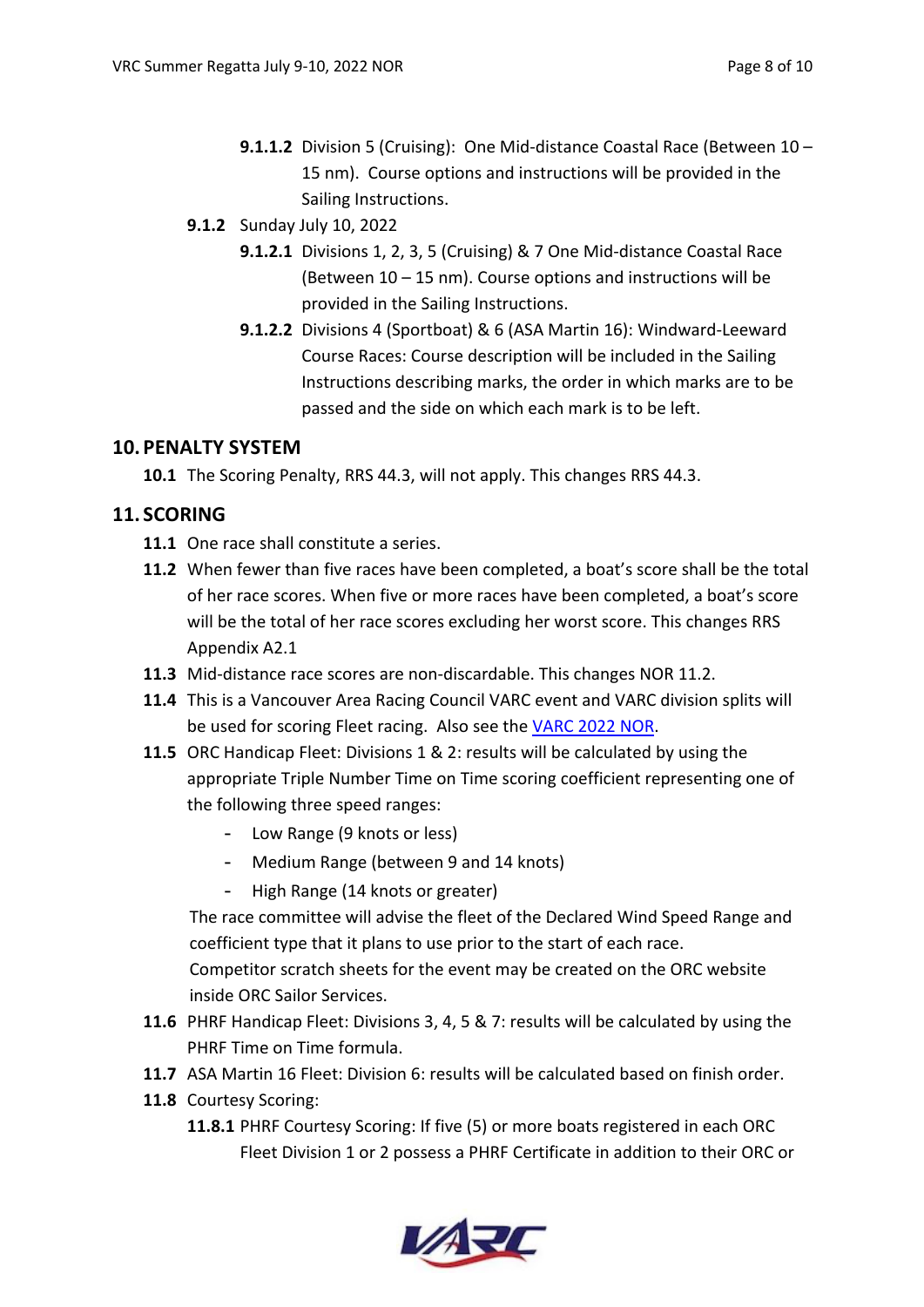ORCi Certificate, they will also be scored as a PHRF fleet as a courtesy supplement to divisional scoring.

- **11.8.2** ORC Courtesy Scoring: If five (5) or more boats registered in each specific PHRF Fleet Divisions 3, 4 or 7 possess an ORC or ORCi Certificate in addition to their PHRF certificate, they will also be scored as an ORC fleet as a courtesy supplement to divisional scoring.
- **11.8.3** One Design Courtesy Scoring: Any recognized one-design fleet that registers five (5) or more boats in a division will also be scored as a onedesign fleet as a courtesy supplement to divisional scoring.
- **11.8.4** Double-Handed Courtesy Scoring: If there are five (5) or more doublehanded boats registered in a specific Division, they will also be scored as a Double-Handed fleet as a courtesy supplement to divisional scoring.
- **11.9** VARC Series Scoring
	- **11.9.1** VARC series scoring will be completed by the VARC scorer in accordance with [VARC 2022 NOR](https://varc.bc.ca/wp/wp-content/uploads/2022/01/VARC-NOR-2022-Final-Jan-12.pdf) Section 10.

#### **12.DIVING EQUIPMENT AND PLASTIC POOLS**

**12.1** Underwater breathing apparatus and plastic pools or their equivalent shall not be used around keelboats between the preparatory signal of the first race and the end of the event.

#### **13.RISK STATEMENT**

**13.1** RRS 3 states: 'The responsibility for a boat's decision to participate in a race or to continue to race is hers alone.' By participating in this event each competitor agrees and acknowledges that sailing is a potentially dangerous activity with inherent risks. These risks include strong winds and rough seas, sudden changes in weather, failure of equipment, boat handling errors, poor seamanship by other boats, loss of balance on an unstable platform and fatigue resulting in increased risk of injury. Inherent in the sport of sailing is the risk of permanent, catastrophic injury or death by drowning, trauma, hypothermia or other causes.

#### **14. INSURANCE**

**14.1** Each participating boat shall be insured with valid third-party liability insurance with a minimum coverage of \$2,000,000 per incident or the equivalent.

#### **15. PRIZES**

- **15.1** Results will be read following racing, on the VRC deck (or Carver Bar in the case of inclement weather)
- **15.2** Perpetual trophies will be presented to the overall winners of Divisions 1, 2, 3 & 7.
- **15.3** Pennants will be awarded to the top three overall boats in each Division at the VRC Volunteer Appreciation & Racing Awards dinner on October 14, 2022.